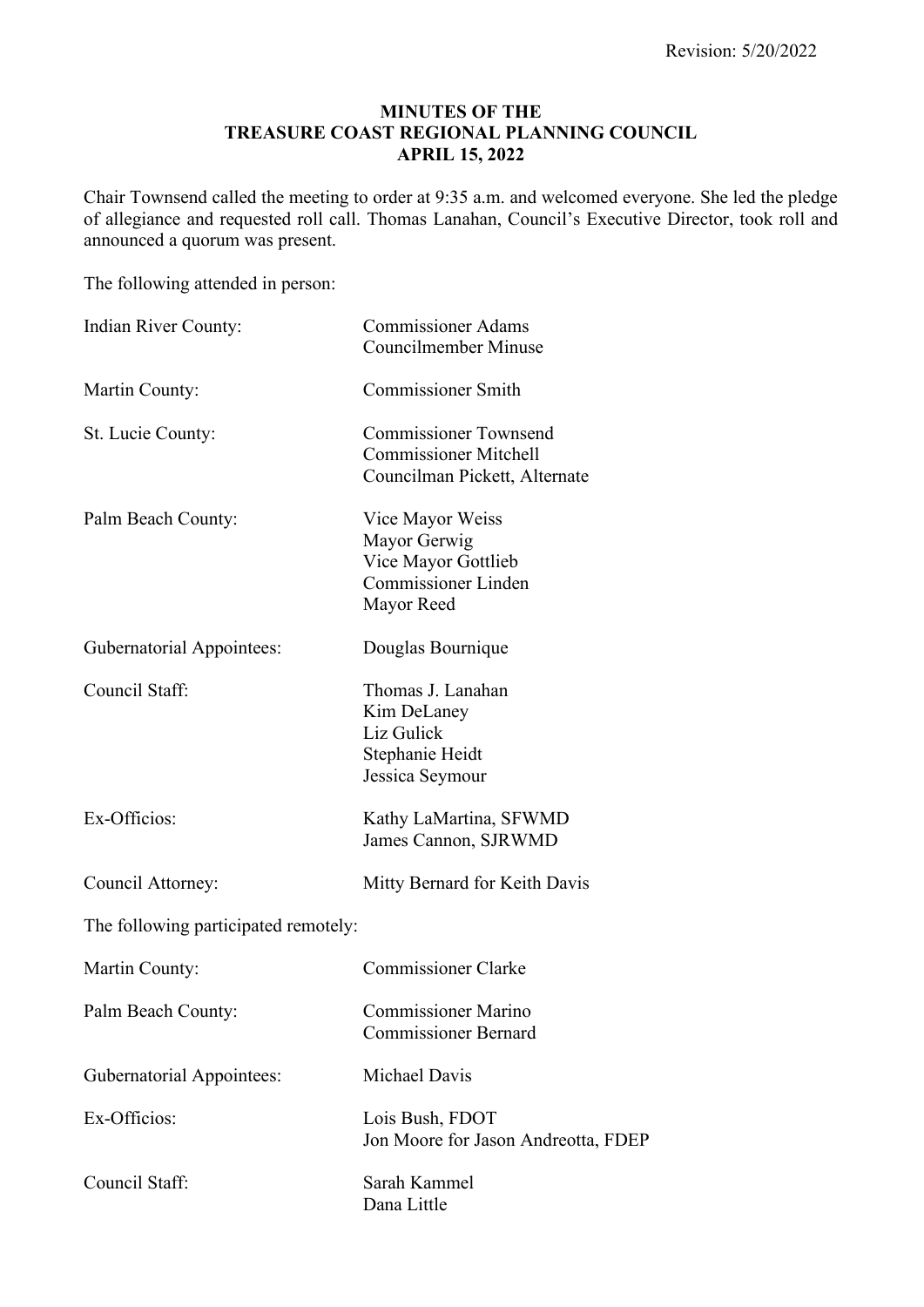#### **Agenda Item 3: Agenda Approval**

*Council Action: Commissioner Smith from Martin County moved approval of the Agenda. Commissioner Adams from Indian River County seconded the motion, which carried unanimously.*

#### **Agenda Item 4: Consent Agenda**

Chair Townsend noted that there was a request from the public to speak on Agenda Item 4B3, Martin County Amendment No. 22-01ESR. This item was pulled from the Consent Agenda for a staff presentation and Council discussion.

*Council Action: Commissioner Smith moved approval of the Consent Agenda as amended. Vice Mayor Gottlieb from the Town of South Palm Beach seconded the motion, which carried unanimously.*

Items left on the Consent Agenda were: 4B1, Financial Report – February 28, 2022; 4B2, Minutes - February 25, 2022; and 4B4, Wellington Amendment No. 22-01ESR (Updates to Mobility Maps).

#### **Agenda Item 4B3: Martin County Amendment No. 22-01ESR (Rural Lifestyle Land Use Text and Future Land Use Amendments)**

Stephanie Heidt, Economic Development and Intergovernmental Programs Director for Council, provided an overview of the proposed text and Future Land Use Map (FLUM) amendments. She noted that the text amendments create a new future land use designation called Rural Lifestyle which requires a minimum of 1,000 contiguous acres located within unincorporated Martin County and outside the Primary Urban Service District; approval of a comprehensive plan amendment for any changes proposed to the FLUM; development of a specific parcel must be implemented through a Planned Unit Development (PUD); maximum building height of four stories or 40 feet; a minimum of 70% of the gross land area be open space; specifications for residential development; requirements related to accessory residential housing for employees; extension of potable water and sanitary sewer services, to be paid by the developer; the requirement of an economic analysis to evaluate impact on availability of public services and facilities/net fiscal effect on the County; and other specific development requirements to mitigate environmental and ecological impacts. Ms. Heidt noted that the County staff report indicates the new land use designation will provide an opportunity for the protection of open space; encourage development of self-supporting and self-contained rural communities on land outside the Primary Urban Services District; and has a maximum density comparable to other designations permitted outside the urban services districts.

Ms. Heidt provided a map depicting the location for the FLUM amendment proposing to apply the Rural Lifestyle future land use designation, if approved. The request is to apply the new designation on  $\pm 1,493.91$  acres currently designated as Agricultural, which allows a maximum of 1 unit per 20 acres. The new designation will allow a maximum of 1 unit per five acres, which results in a potential development increase of 224 units. The Site, located on the north side of SE Bridge Road and east of the I-95 Interchange in Hobe Sound, is outside both the Primary and Secondary Urban Service Districts. She also provided a map showing 811 acres that is being proposed for off-site open space preservation. Ms. Heidt noted that a letter in opposition to the amendments was received from the Loxalucie Headwaters Initiative, which is included in the staff report. She also noted that there was extensive public outreach related to these amendments, with the Guardians of Martin County holding a four-hour meeting to provide information to the public regarding the proposed Rural Lifestyle designation.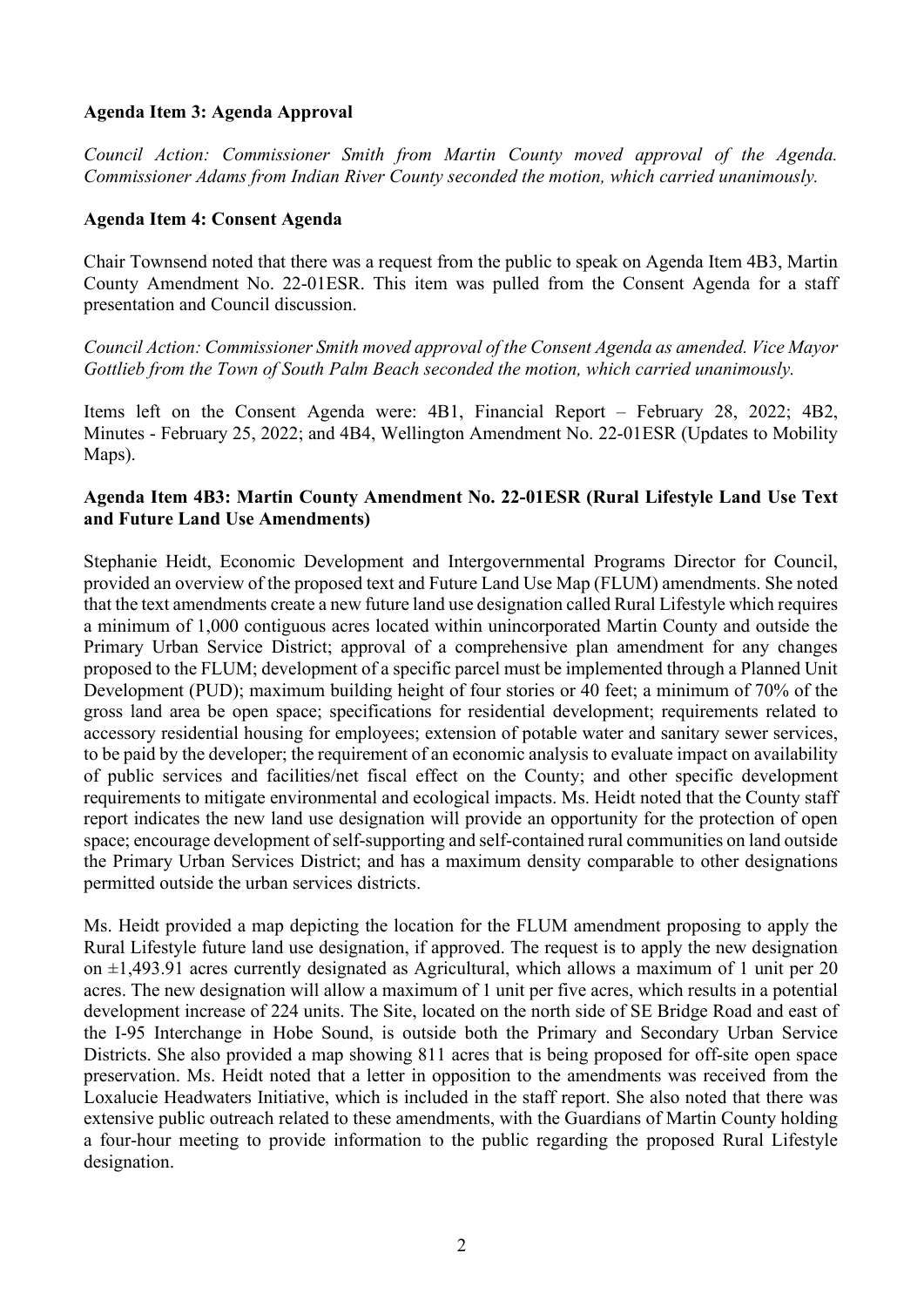Ms. Heidt noted that staff did find that the proposed amendments will have no adverse effects on regional resources or facilities, and there should be no extra jurisdictional impacts. She noted that staff commends the County for developing an alternative approach to ranchette development on rural lands and offered the following suggestions to enhance clarity and minimize the potential for unintended consequences: 1) Future Land Use Policy 4.13A.18(1) would be enhanced by stipulating that any "open space" within the bounds of an individual subdivided house lot does not count towards the required 70% on-site open space since this open space may become isolated by fencing and replaced by patios, etc. over time; 2) In order to ensure that the density bonus provided leads to net new preservation of open space, Future Land Use Policy 4.13A.18(3)(b) should require that the additional off-site preserved open space be newly designated preservation in conjunction with the proposed project and not part of any other approved development (a golf course in another subdivision, for example). In addition, any preserved off-site open space should have development potential in order to qualify (for example, not a drainage district canal right-of-way) and that development rights on the off-site preserved open space are retired upon project approval. The 501(3)(c) conservation organization should be long-standing and experienced in open space management and not created specifically for, or under the control of, the development; 3) It appears that Policy 4.13A.18(4)(c) will allow new development with individual septic tanks. Martin County has set admirable goals and devoted substantial public money for the elimination of existing septic systems and these goals will be harder to achieve if new systems are allowed. In addition, requiring connection to central sewer will help ensure that Rural Lifestyle developments are reasonably close to urbanized areas and services; 4) Policy 4.13A.18(7) would be enhanced by requiring that on-site and off-site open spaces be arranged to create contiguous open spaces and corridors with other adjacent open spaces and preserves; and 5) In general, provisions should be included which steer new Rural Lifestyle developments to appropriate locations and ensure that open space preservation, including off-site open space preservation, retains land integrated with good adjacent natural areas or agricultural production as relevant utilizing a systematic approach.

Ms. Heidt indicated that the staff recommendation is to approve the report and authorize its transmission to Martin County and the Florida Department of Economic Opportunity. She noted that in order to meet statutory timeline requirements, staff had already provided a draft report to the County and State.

Vice Mayor Weiss from Palm Beach County asked what uses are considered open space. Mr. Lanahan stated that Open Space is defined in the County's comprehensive plan and can include a variety of things such as preserve areas, golf courses, and agricultural production. Vice Mayor Weiss asked if it is possible to get a four-story building with a forty-foot height limitation. Mr. Lanahan indicated it is possible.

Mayor Gerwig from the Village of Wellington stated is appears there is a lot written into the text amendment that allows septic tanks. Mr. Lanahan noted that the proposed site-specific amendment is going to have central sewer connection but others could be developed without central sewer and that is why concern was raised in the staff comments.

Under public comment, Linda Smithe, a resident of Martin County, stated that it is her understanding that this project, according to 1000 Friends of Florida, started at about 1,500 acres, is in the process of morphing to affect 130,000 acres. She stated that this speaks to the vagueness of the amendments. She indicated that Martin County is taking it upon themselves to use this 1,500-acre property as a way to create a larger comprehensive plan amendment that will affect much more land. She stated the proposed requests should get more scrutiny and public review. She noted that what is being proposed for open space is already being used for agriculture, so that will not preserve any open space. She asked if the public will be able to use the proposed new golf course, or will it be private. She stated she is concerned about the amount of golf cottages being proposed, and the impacts to traffic, water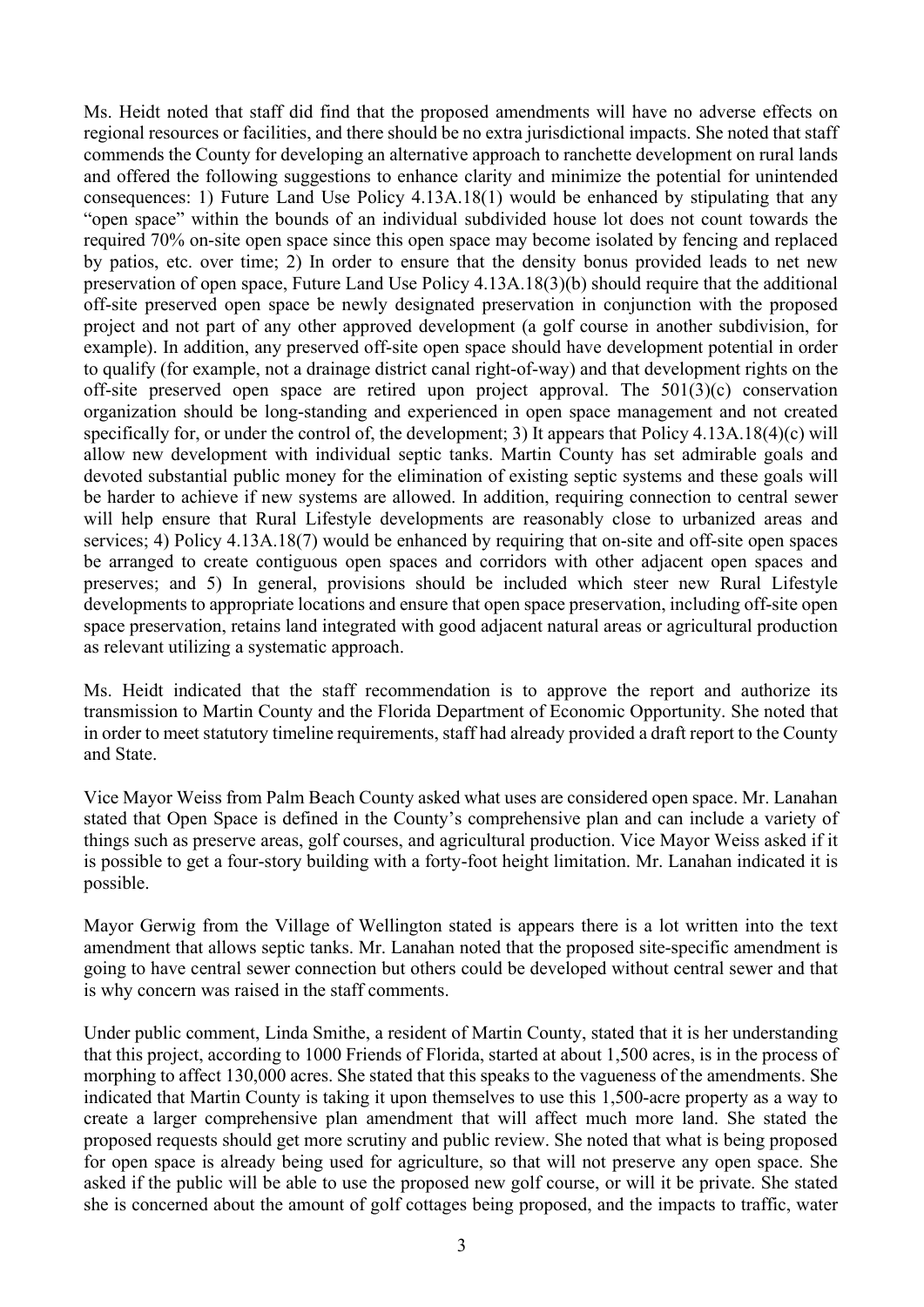quality and quantity, and flooding that will occur from unbridled development. She asked that the County keep the zoning codes already in place.

Drew Martin, serving as the Conservation Chair for the Loxahatchee Group of the Sierra Club, stated they have a number of concerns about how this development will change the character of Martin County, which has substantial amounts of open space. He stated he is concerned that this is opening the door to increase development outside the urban service boundary, which will have negative impacts on the quality of life for the County, water quality, and traffic, and potentially produce more impacts from the stormwater runoff to the Indian River Lagoon.

Commissioner Smith stated that County staff was available to clarify some of the comments that have been made that may be far-reaching. Clyde Dulin, Comprehensive Planning Administrator of Martin County, indicated he drafted both the text and FLUM amendments and provided an overview of the proposed amendments for Council. He noted that first and foremost, the proposed new future land use designation cannot be assigned to any property without going through the full future land use amendment process, which is outlined in Chapter 163 of the Florida Statutes and in the County's Growth Management Plan. He stated that Council's report provides a good analysis of the proposed amendments. He noted that the County did specify that accessory dwelling units are limited to one per single family residence and the single family dwelling units that are accommodated under this future land use designation include townhomes and duplexes, but condominiums are not permitted. He noted that several changes have been done in response to public input since the County's transmittal hearing. He stated that these amendments are scheduled for final consideration by the Board of County Commissioners at their April 19<sup>th</sup> meeting.

Mr. Dulin stated that more specificity has been placed into the text amendment for the subject of guest cottages, which are counted as accessory units, and additional language has been drafted that specifies golf cottages may not be sold, transferred, or used as single-family dwellings, so they are not counted as dwelling units. Also, there can only be a maximum of one of these units per hole on the golf course up to a maximum of fifty-four. He noted that there have also been changes made to the original amendments in response to comments from Council, the Florida Department of Economic Opportunity, and public comment received online and at the special workshop. He stated that the language has been modified to respond to and progressively get better with each public meeting. With respect to concerns regarding water quality, he noted that as a part of the PUD requirements, and language in the text amendment, there are high standards in place for the treatment of water before it is discharged into either the St. Lucie or Loxahatchee Rivers. He stated that this could potentially improve water quality because it is written into the text amendment that you have got to step up your game before discharging to the water sheds.

Mr. Lanahan clarified that the amendments are currently under the review process and there will be another public hearing by Martin County with an opportunity to provide further comments. Mr. Dulin noted that the amendments will be considered under three separate items on April 19<sup>th</sup>, one to consider the text amendment, a second to consider the FLUM amendment, and then a third for the proposed PUD. Mr. Lanahan received confirmation from Mr. Dulin that although the text amendment creates a new land use designation that could be applied to various properties around the County, the new designation can only be applied to a specific site if requested through the land use amendment process.

*Council Action: Mayor Gerwig moved approval of the staff recommendation. Commissioner Linden from the Town of Lake Park seconded the motion, which carried unanimously.*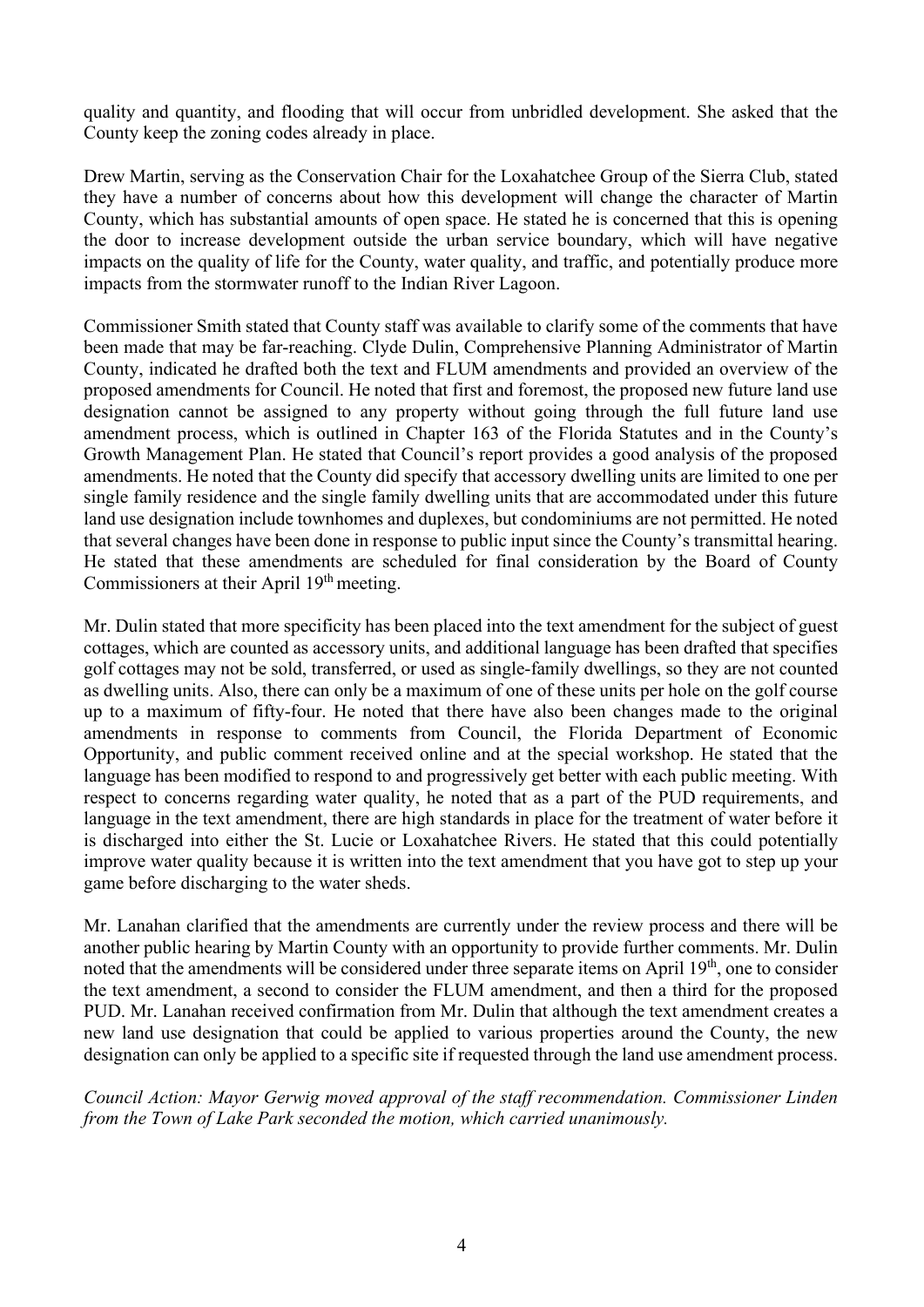#### **Agenda Item 5: East Coast Greenway – City of Fort Pierce/Indian Hills Recreation Area Segment Ribbon Cutting**

Kim DeLaney, Director of Strategic Development and Policy for Council, provided an overview of the recent ribbon cutting ceremony to celebrate the completion of the Indian Hills Recreation Area segment of the East Coast Greenway (ECG). She noted that this is the first regional segment funded under the state's Shared-Use Nonmotorized (SUN) Trail Program, which extends the larger trail network across the state. In recognition of Council's efforts supporting Greenway planning, Council was acknowledged as a partner agency and provided with a commemorative piece of the ribbon. She noted that the need to regionally connect preservation areas and greenways first became apparent in the 1970s as a means to provide wildlife corridors. The Greenways movement really emerged in Florida in the 1980s to preserve habitat and its functionality. In 1984, Florida created a Greenways and Trails Foundation to provide guidance from a citizen's standpoint and began to look at interconnecting natural areas with greenway corridors. Over time, the idea that the corridors could be used as recreational and transportation facilities emerged organically. In 1991, the East Coast Greenway Alliance was created and developed an idea to create a 3,000-mile interconnecting trail facility, similar to the Appalachian Trail, from Maine to Key West with interesting destinations along the way. She noted that in 2010, Council began working with the Florida Department of Transportation (FDOT), local governments, and the Region's four transportation planning organizations to focus on developing a four-county regional greenways trail plan. In 2013, the plan was expanded to include the three counties to the south to create the Southeast Florida Regional Greenways Trail Plan.

Dr. DeLaney noted that in 2015, the state adopted the SUN Trail program, which is the Shared-Use Network trail plan and began to put substantial funding into that effort. There were ten priority trails identified in the state by 2018, with the East Coast Greenway becoming one of the top-ranked trails. She provided an overview of how a well-organized trail network will lead to sustained economic development and expand the tourism industry. In the seven-county region, the segment is about 284 miles of the 3,000-mile East Coast Greenway.

Robert Barto, Florida Coordinator for ECG, noted that they are a non-profit that partners with local level advocates and agencies to leverage public investment for planning, designating, and constructing segments of the ECG, with the goal of a unified trail system. He noted that the trail is approximately 3,000 miles along the Atlantic Seaboard, passing through many cities with a variety of scenery along the route. The trail travels through 15 states and Washington D.C., passing through almost five hundred individual communities. He noted that every year the East Coast Greenway gets fifty million rides, runs, and walks, which makes it the most visited park in the entire United States. He said they like to say it goes from the moose all the way down to the manatee. He indicated that within the state of Florida the ECG is about 20% complete, with the entire trail running 600 miles from the state border to the Keys. He said that they are very excited about the SUN Trail program because it recognizes the importance of trails and public access to these free open spaces for both physical and mental health as well as transportation and recreation.

Robin Birdsong with FDOT noted that their primary statutory responsibility is to coordinate the planning and development of safe, viable, and accessible transportation systems serving all regions of the state and to assure compatibility of all components including multimodal facilities. She indicated that the Florida Transportation Plan (FTP) guides the state's development of multi-modal transportation systems that fit within the context of a community's vision. She noted that state law established an annual reallocation of new vehicle tag revenues, which are deposited in the State Transportation Trust Fund, to develop the statewide system of interconnected, high priority, strategic, paved, multi-use trail corridors for bicyclists and pedestrians. She stated that SUN Trail funding is just one source for developing trails that align with the programs' four overarching goals to: improve transportation safety; enhance economic prosperity; increase mobility and connectivity; and preserve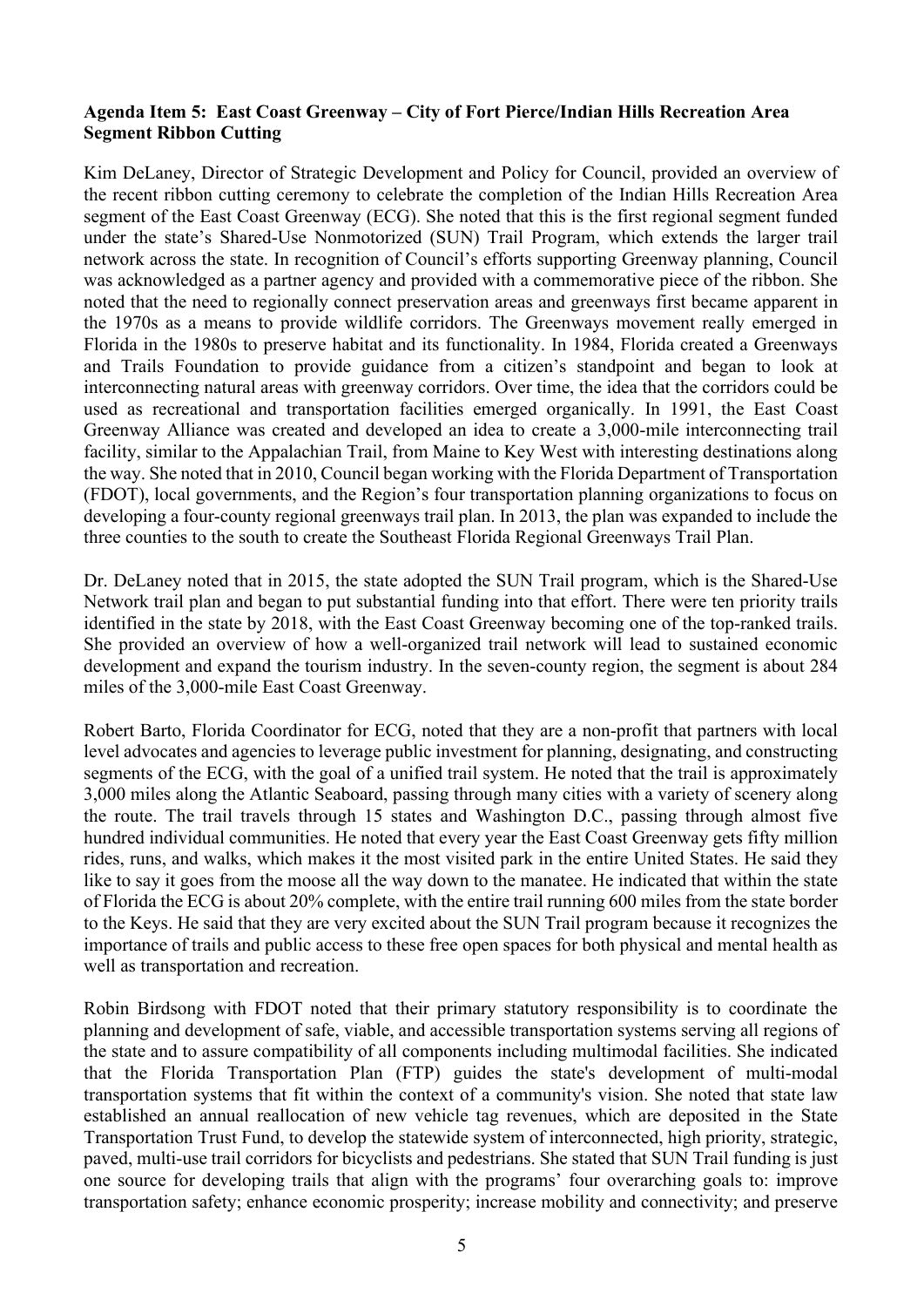our environment and communities. She provided information on other SUN-Trail funded projects within FDOT's adopted work program and funding available over the next few years.

Dr. DeLaney provided an overview of the Indian Hills Recreation Area, which is a stormwater treatment area that also serves as a recreational facility, that connects from the Savannas to downtown Fort Pierce. She noted that the City worked extensively with the residents to find ways to interconnect the neighborhoods to the facility. Audria Wells, Special Projects Coordinator for the City thanked all the agencies and municipalities that coordinated the planning of this facility. She noted that Jack Andrews, the City Engineer in charge of this project, wanted her to express how the successful completion of the Indian Hills Recreation Area was a huge accomplishment for the City of Fort Pierce. The City is now planning to move forward by continuing with planned future segments of the trail that include the Highwayman Trail and the Historic Downtown Segment.

Mayor Gerwig asked if a map could be produced that shows how the greenways and blueways connect. She noted that Palm Beach County does not have a lot of greenways, but they do have blueways and she would like to see that integrated into the whole system. Dr. DeLaney noted that the Regional Greenways and Trails Map includes the blueways for the seven-county region. She stated she would circulate that to Council members.

Commissioner Smith noted that with Seven 50 project, part of the goal was to get all of the individual maps in alignment and get one central depository of all that information. He also noted that Martin and St. Lucie counties did a joint waterways program that was spectacular work.

Councilmember Bournique, Gubernatorial Appointee from Indian River County, noted that everyone should read *The Barefoot Mailman*, which shows the original trail was the beach.

# **Agenda Item 6: Regional Economic Development Summit for the Treasure Coast Recap**

Ms. Heidt noted that serving as the Economic Development District for the Region, Council receives funding from U.S. Economic Development Administration (EDA) to work with our local governments, organizations, and citizens to do various planning activities related to economic development. She noted that part of that work is done through the Comprehensive Economic Development Strategy (CEDS) Committee, which is comprised of individuals appointed by the four Boards of County Commissioners.

Ms. Heidt indicated that staff facilitated a Regional Economic Development Summit on March 25<sup>th</sup> to begin the process of writing the CEDS Plan for the next five years. She noted this plan, required by EDA, supports collaborative, regional innovation and is the blueprint for economic development in the Region. She stated that the plan is rewritten every five years because it needs to stay relevant to changing economic issues and trends. She noted that staff and the CEDS Committee do annual updates to the plan to reflect current trends such as Opportunity Zones; update the plan's actions as needed; and add sections when required such as the Pandemic Section added in 2021.

Ms. Heidt provided an overview of the Summit, which included a keynote address from David Gillespie from the Florida Chamber Foundation; a presentation from Gregory Vaday with EDA; and panel discussions on Workforce Training and Education and Innovation and Economic Development. Participants were asked to break out into groups based on the Six Pillars organizational framework established by the Florida Chamber Foundation to identify key factors that drive Florida's economy. The six pillars breakout group topics included: Talent Supply & Education; Innovation & Economic Development; Infrastructure & Growth Leadership; Business Climate & Competitiveness; Civic & Governance Systems; and Quality of Life & Quality of Places. Ms. Heidt noted that the topic of Economic Resilience was included as an added seventh pillar as this is a key priority for EDA. The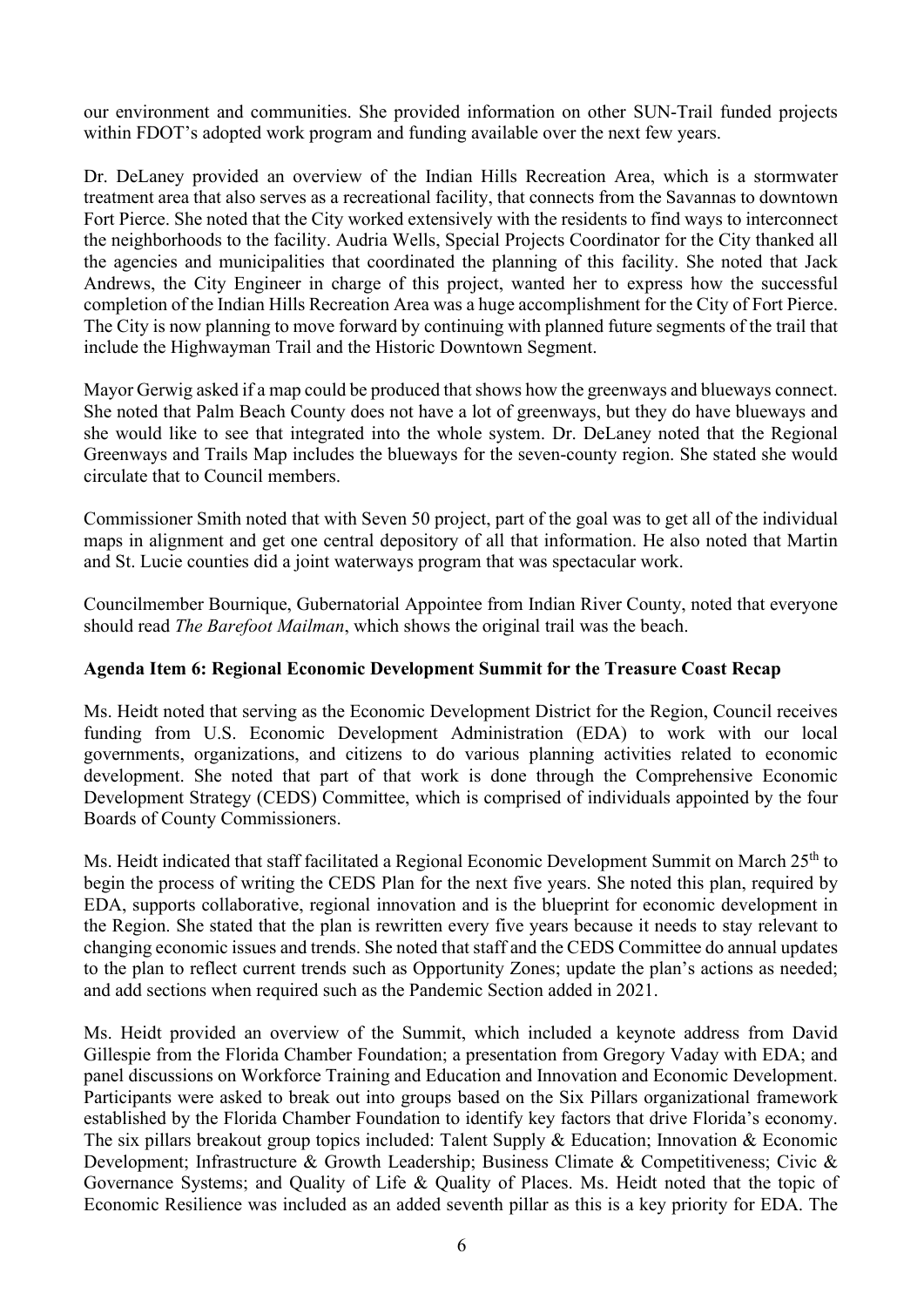groups did Strengths, Weaknesses, Opportunities and Threats (SWOT) analyses for their topics and provided information on projects in the Region, Pandemic Impacts/Responses, and work being done within Opportunity Zones. The groups were also asked to look at the objectives and actions contained in the current CEDS plan and make revision recommendations.

Ms. Heidt provided an overview of the data gathered from the breakout groups. She noted that the Summit was highlighted on WPSL's Small Biz Florida radio show; featured on WPTV Channel 5 News; captured on video by Martin County Television; and is available for viewing on YouTube. She stated the next steps are to use the information gathered at the Summit to inform the writing of the new CEDS Plan.

Councilmember Bournique noted that with respect to affordable housing he has tried in two counties to bring in a world-class company that worked with Disney to build an affordable housing facility for agricultural workers with all the amenities, but has received no interest in allowing it by the County Commissions. He indicated that this type of housing is very much needed in the Region, however he was not able to make it happen.

Councilmember Minuse from the City of Vero Beach asked if there was discussion at the Summit of repurposing the empty malls and big-box stores for affordable housing. Ms. Heidt noted that this was not brought up at the Summit, however she has the notes from a previous Council meeting where this suggestion was made. She stated one of the things that will be done is to look at the existing buildings and infrastructure to see if there are viable options.

Commissioner Linden indicated that he attended the Summit, calling it fast-paced and well-organized. He stated that participants were given a wealth of information and knowledge and he felt the breakout sessions provided good engagement. He encouraged everyone to make sure that the next time there is a summit like this, they should take the time to attend.

Ms. Heidt thanked her fellow staff members for all the hard work they did to make the Summit a success.

# **Agenda Item 7: Announcements**

Mr. Lanahan noted that the Urban Design Studio, after a few years off, held the first post-pandemic charrette last week for the Village of Tequesta and will be in Lake Worth Beach on April  $30<sup>th</sup>$  to begin a charrette there.

Mr. Lanahan noted that FDOT has launched a significant railroad trespass and crossing safety study. They are collecting best practices, looking at specific alternatives that might work in different locations, and identifying funding and technical assistance sources. He noted that Council staff was invited to participate in this effort as partners with FDOT.

Mr. Lanahan noted that at the Council meeting on May 20<sup>th</sup> there will be discussion and approval of the mid-year budget amendment for Fiscal Year 2021-2022. He encouraged everyone to attend and participate as this discussion will include updates on expenditures and new contracts that have been executed since the budget was approved in July of 2021.

Mr. Lanahan noted that the Communications Package contains an article about Stuart being selected as one of the South's Best Small Towns by Southern Living. Additionally, there is an article comparing the cost of commuting by transit, by rail, versus driving your own car. There is also an article about what has been called the Great Resignation, and how it is more of a shuffling of the workforce.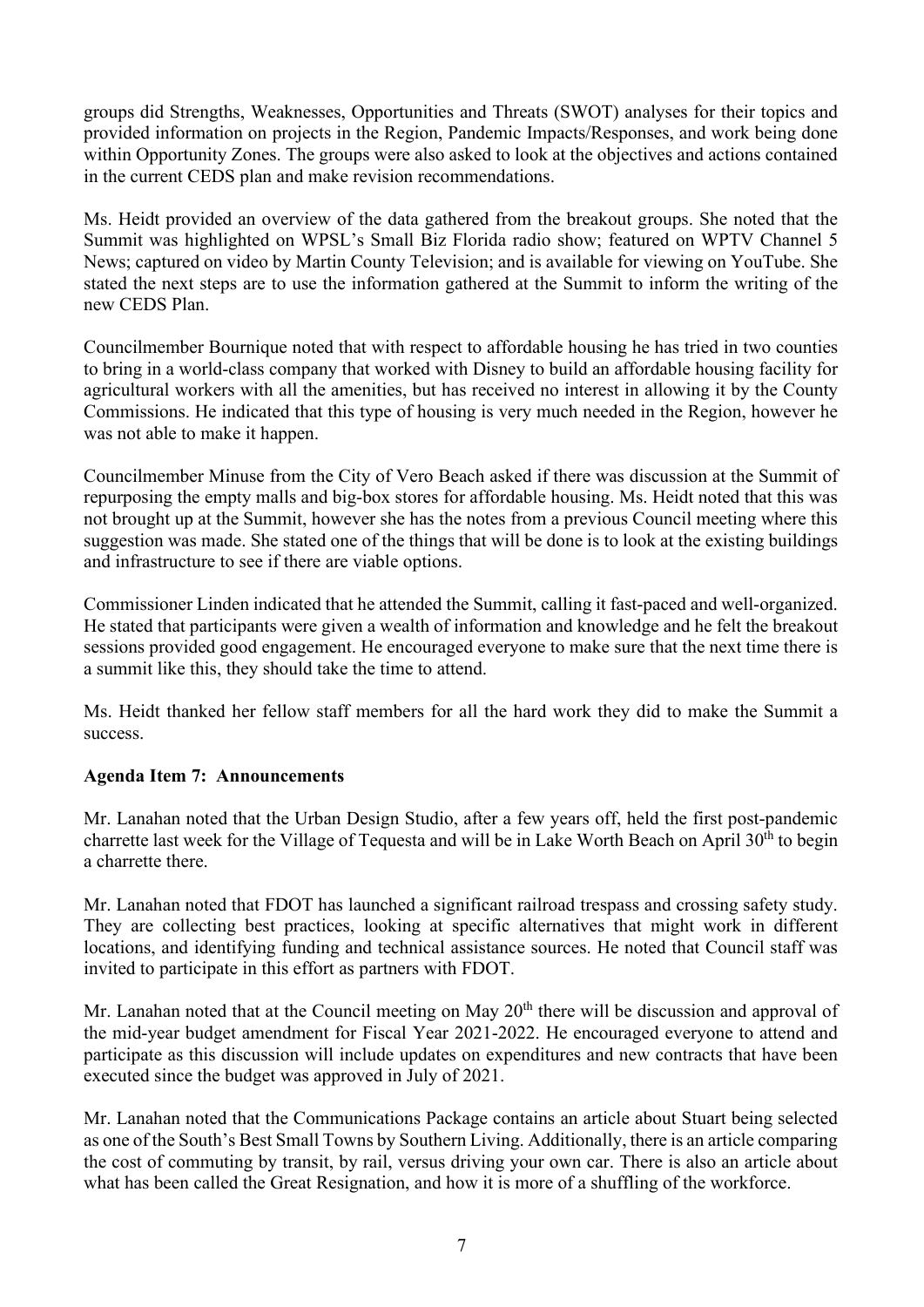Mr. Lanahan congratulated Commissioner Curtis Johnson and Mayor Hudson from the City of Fort Pierce for being named Home Rule Heroes by the Florida League of Cities and invited any other Council members who have been so honored to raise their hands and be recognized.

Mr. Lanahan noted that Passover will begin at sundown and Easter will be celebrated on Sunday.

# **Agenda Item 8: Chairman's Comment**

Chair Townsend wished everyone a Happy Easter asking each to remember what it is really about this Sunday.

# **Agenda Item 9: Council Member Update**

Commissioner Adams indicated Indian River County is going through a visioning process to determine how they deal with growth and development. She noted that she had the opportunity to attend a meeting with Mr. Lanahan and Ms. Heidt in Fellsmere related to the work being done to create an economic development and resiliency plan for the City. She wished everyone a Happy Easter.

Councilmember Minuse indicated that the Indian River Metropolitan Planning Organization agreed to expand their rural lands study to include the cities of Fellsmere, Sebastian, and Vero Beach. They will also be reaching out to the barrier island communities of Indian River Shores and Orchid to see if they are interested in participating as well. The study is looking at infill development, redevelopment, and revitalization opportunities. She noted that pickleball is one of the fastest growing sports in the nation and the City just held their annual spring tournament with over four hundred participants. She also noted that the Blue Angels will be performing at the air show, which begins on April  $30<sup>th</sup>$ .

Vice Mayor Gottlieb wished everyone Happy Holidays.

Kathy LaMartina from the South Florida Water Management District indicated that the District will be hosting a virtual meeting on extreme rainfall events on Wednesday, April 27<sup>th</sup>. This is the first step in developing future rainfall projections, which will support the district's mission and set resiliency priorities.

Commissioner Mitchell from St. Lucie County noted that the County will be hosting Earth Day on April 23<sup>rd</sup> at the Oxbow Center on St. James Drive.

Mayor Reed from the City of Palm Beach Gardens noted that at a recent City Council meeting they adopted Vision Zero, a program that involves educating the public about road safety, encourages road design that promotes less accidents, and enforcing traffic laws. She noted the City has five projects that are being funded by the Palm Beach Transportation Planning Agency that look at transportation alternatives and provide a great opportunity to put in sidewalks and bike lanes without the local government having to pay for it. She noted that both the Honda Classic and ArtiGras were a success. She also noted that several groups have been going to the 2,400 acres of conservation areas of the Avenir development to remove invasive plant species.

Vice Mayor Weiss noted the County has approved a low-income assistance program for County residents for new HVAC systems. He indicated that the County has been in discussions to consider a bond referendum on the November ballot to help with affordable housing projects in the County. He stated that the goal is to build 20,000 units over the next 10 years. He noted that the County will be freeing up approximately \$40 Million to immediately address the issue. He stated other potential referendums would be to address environmental and water issues such as septic to sewer conversions and water storage projects.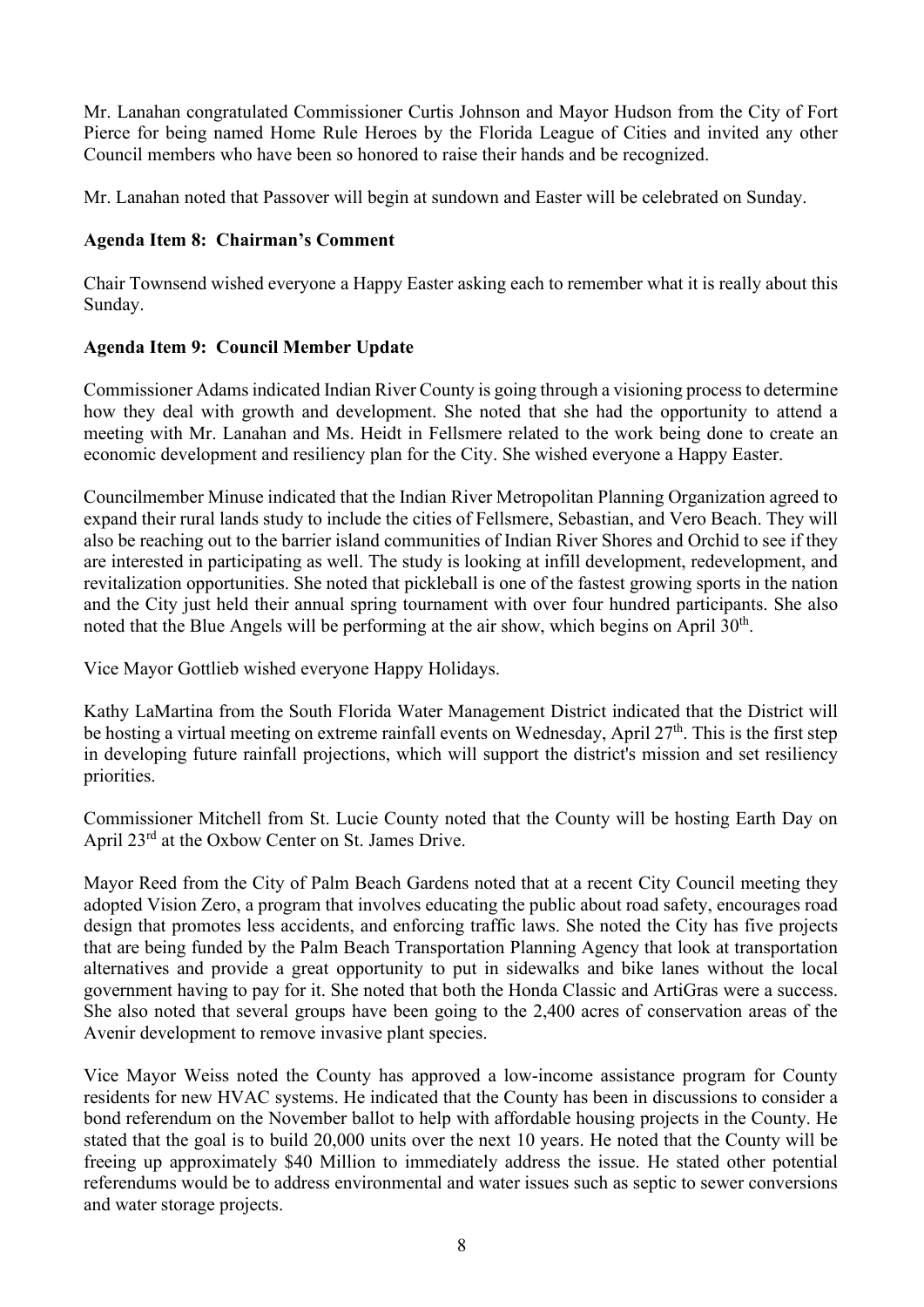Commissioner Linden indicated that on Saturday the City will be hosting an Easter egg hunt and on Sunday Easter Services and breakfast at Kelsey Park. He noted that next month the City will be doing the ribbon-cutting ceremony for the Nautilus 220 condominium project. On April 29<sup>th</sup> the schools will be hosting Arbor Day events with tree plantings. He noted that the Town's Diversity and Inclusion Council (which he chairs) won the National League of Cities award for Cities under 50,000. Commissioner Linden indicated that Palm Beach County ranks number three in Florida for suspected cases of human trafficking. He noted that there is an upcoming public event on this topic.

Mayor Gerwig stated that there is only one more week of polo. She noted that the new group that purchased the equestrian facility has changed the name to the Wellington International Equestrian Center. She stated that there is a charter referendum being proposed to close a supposed "loophole" that allows a term-limited Mayor to run for Council after serving as Mayor. The Village will be designating the canvassing board from the County for this effort.

Commissioner Smith noted topics discussed at the Joint Regional Planning Council meeting in March included water and biosolids. He stated he thinks it is time for the topic of biosolids to be back on Council's agenda. He suggested having Peter Janicki present and give everyone a better understanding of how to deal with biosolids. He noted that the County is considering adding a sales tax referendum for land acquisition to the general election ballot. He stated this is the third land acquisition program he has been involved in 22 years where the County has acquired over 116,000 thousand acres now designated as open space and conservation. That land is being used for stormwater treatment and Comprehensive Everglades Restoration Plan projects. He noted that Martin County residents have put up over \$84 million dollars over those 22 years to acquire those lands and they continue to be aggressively looking towards doing more. With respect to the comprehensive plan amendment previously discussed, he noted that there are potentially two more projects looking to apply the new land use designation in addition to the project that is the subject of the current proposed amendment. He stated that the revenue that will be generated from the current project is over \$25 million a year in new revenue, and there have been conversations to use 50% of that revenue for land acquisition. He stated that the County has identified about 45,000 acres worth approximately \$150 million for acquisition. He stated those properties will be restored and it will not take very long for the habitat to come back and generate amazing space for wildlife. He noted the state requires that for referendums ordinances and ballot language needs to be adopted 180 days prior to the election date.

Councilmember Bournique stated that at the St. Johns River Water Management District Governing Board meeting they discussed how to address biosolids because 82% of all biosolids produced in the state are trucked into the St. Johns basin. He stated that on paper it looks like a good idea to spread it and let it evaporate and be used by the grasses, but the insidious part is that the water drains off and it shows up in the canals and the water bodies. Also, all the vitamins, minerals, and medicines being ingested by humans ends up there and in the cows that eat the grass. He stated this needs to be figured out and the best thing to do is treat the waste at sewage treatment plants at the source. He said that a lot of money is being spent to clean up the Indian River Lagoon and St. Johns River, but biosolids are then trucked back to the area and the phosphorus and nitrogen are ending up back in the water that was just cleaned, which does not make sense financially, or otherwise.

Councilmember Bournique noted that the Biden Administration has made available billions of dollars in the Partnerships for Climate Smart Commodities program, which allows proposals from \$5 million up to \$100 million. He stated he is looking to propose a project, on behalf of the Indian River Citrus League, for carbon sequestration through water farming. He is looking into how much carbon a large 10,000-acre water farm sequesters and what is being accomplished through the South Florida and St. Johns water management districts' citrus tree planting programs. He noted projects are not limited to agricultural and can be done in urban areas.